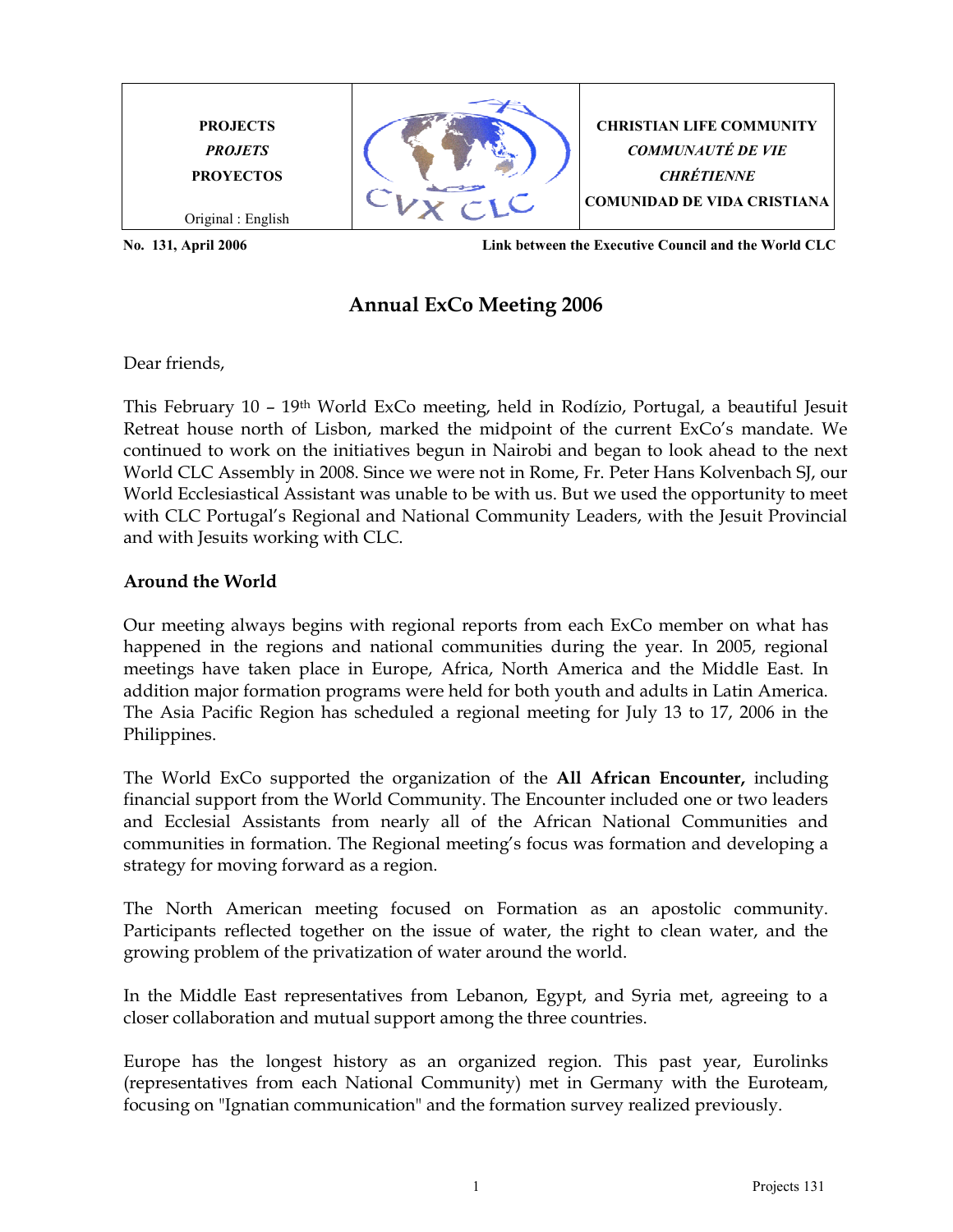In Latin America, two formation programs were offered this past year. The Mini Manila program for young adult leaders was held in Chile. CLC Chile welcomed participants from eight national communities. The Magis participants completed their three year comprehensive formation program with a week for conclusion and evaluation in Bogotá, Colombia, meeting at the same time as we met as ExCo. The group discussed ways to continue Magis as it has been very important in the formation journey of many current leaders, and in facilitating closer contact among national communities in Latin America.

## Nairobi Initiatives:

The Formation Working Group (Mari Carmen Mora de Peňa, Sandra Chan, and Guy Maginzi) has gathered information and formation resources over the past year and will work toward a re-write of the second part of the Charism document. The first part of the document on the "Criteria of CLC formation" was revised after the Itaici assembly and published in 2001 as Progressio supplement N° 56. The document currently in preparation will focus on the "how" of formation. They will be recruiting two or three additional working group members and asking for National Community for their input on the document as it develops.

A working document on the relationship between CLC and the Society of Jesus in the Church will be ready for distribution to the National communities and our Jesuit colleagues within the next two months. It explores CLC as an association within the Church and our very particular relationship with the Society of Jesus. For this reason, both National Communities and Jesuit partners will be asked to reflect on the document and share the fruits of their reflections.

Also in preparation is a short document outlining the changing role of the Ecclesial Assistant in the National Community as it grows through different stages of maturity. The document is grounded in the Appendix to the Recommendations from the Nairobi Assembly "CLC – Society of Jesus Collaboration" and is being pulled together by Alberto Brito, S.J., our Vice-ecclesial Assistant, from the work done by Ecclesial Assistants in regional meetings around the world.

The Leadership Working Group (Levi Matseshe, Rita El Ramy, and Lois Campbell) will coordinate a CLC Leadership Formation Workshop in Rome from November 25 to December 2, 2006. Participants will work together to develop resource materials and formats for leadership development in the National Communities and Regions. The course will focus on leadership skills to support our national and regional communities becoming an apostolic body.

The Apostolic Initiative working group (Leah Michaud, Chris Micallef and Daniela Frank) is gathering examples of Apostolic Initiatives in CLC so that we can share these stories with the world community. Please email information to them or the Secretariat if you want to share a story. ExCo email addresses can be found on the Website.

The November 2005 letter from Daniela Frank as president asked for information on membership and commitment processes in National Communities. Up to our meeting, we heard from 27 National Communities who described the current situation of their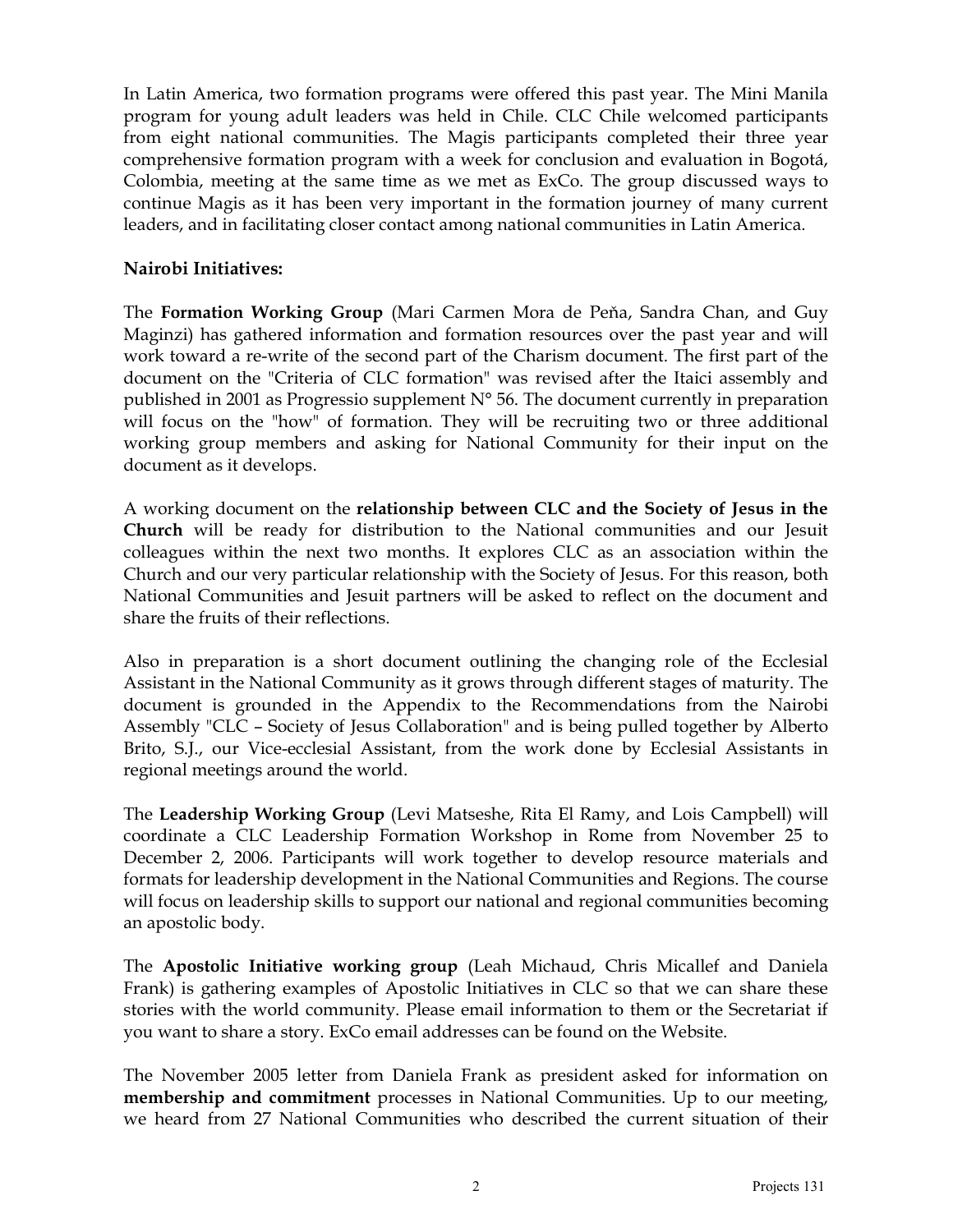community and how commitment is prepared for and celebrated. The National leaders shared some common struggles related to membership and commitment as well as some helpful processes to call members to full commitment. A comprehensive summary of the responses received will be prepared over the next few months. If your national community has not responded to the letter, please still do so, as this information is very important for our work. The Secretariat can provide a copy of the letter and questions should you need them. Evidently, membership and commitment is a concern for many of our communities. Therefore, a reflection group of the ExCo will follow-up this important issue of "being in CLC and being CLC".

Finances continue to be a struggle for the World Community. During 2005 a number of National Communities paid past dues. In addition several Communities and members continue to be very generous with additional gifts. Nonetheless, we again were forced to approve a budget that requires a significant increase in contributions to balance it. During the next weeks, we will send a more extensive finance letter to all national leaders. Please look for opportunities to support the World Community. Any donation is most welcome!

## Some other concerns:

\* For the World Assembly 2008, we have received invitations from Portugal and Lebanon. With both national communities, we are in close contact to clarify some remaining questions. Until July this year, a final decision on the place and date will be taken.

\* Communication: During 2006, we will prepare a new concept for our Website. We will also reflect on possibilities to develop PROGRESSIO as a more effective means of communications of our World Community.

\* The New York NGO Working group has started to publish an e-mail "CLC NGO Bulletin" with useful links to UN and NGO related information, especially related to the main focuses of our NGO working groups in New York and Geneva, "water" and "migration". To date, 18 national communities have nominated their national NGO contact, who will facilitate the information flow between the two NGO groups and the grassroots experiences in CLC. For those who did not yet name a contact person, please do so!

\* In 2007, CLC will celebrate the 40<sup>th</sup> anniversary of our General Principles, approved (in their first version) by the World Assembly Oct 21, 1967, and confirmed by the Holy See on March 25, 1968. On this occasion, we will publish a PROGRESSIO Supplement looking back on the 40 years of our development of CLC. Further activities have not yet been planned. Please inform the World Secretariat (Guy Maginzi, e-mail: exsec@cvx-clc.net) of any celebrations or special actions you might foresee.

\* The next World Social Forum will be held in Nairobi (Kenya) in January 2007. CLC has had a presence both locally and from the larger World Community at the last two forums in Mumbai (India) and Porto Alegre (Brazil). For Nairobi, CLC is coordinating with the Society of Jesus ways of being present and possibly providing some inputs during the Forum. We would be very grateful to be informed at the World Secretariat about CLCers who plan to participate in Nairobi to facilitate coordination.